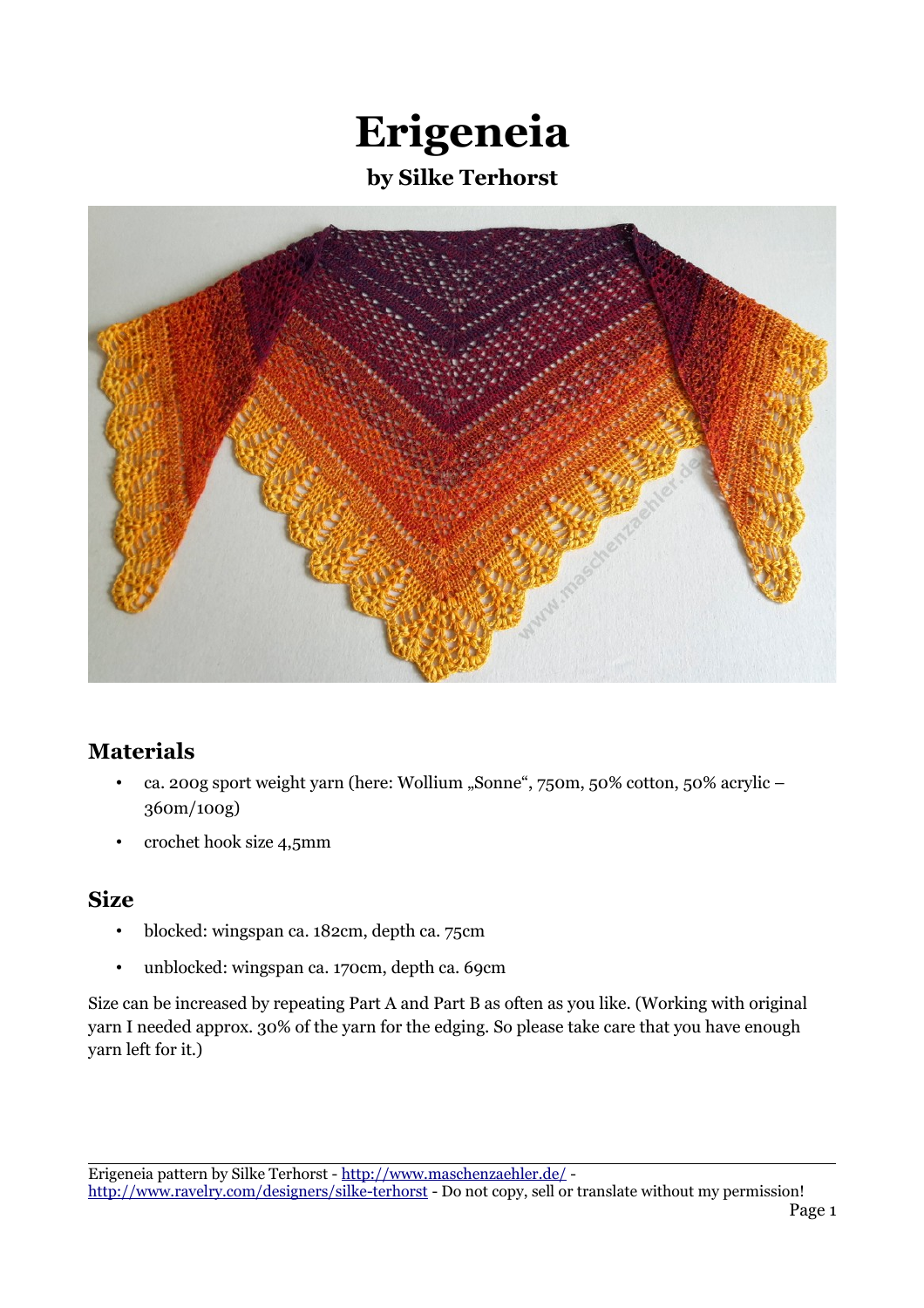#### **General Information**

This pattern uses US Terminology!

#### **Gauge**

After first 5 Rows:

- unblocked: wingspan 17,5cm, depth 7cm
- blocked: wingspan 20,5cm, depth 9 cm

If you work with original yarn your shawl should not be bigger than this size! Otherwise your yarn will not suffice to finish the edging. If it is smaller and you like the way the stitches look: No problem at all.

## **Abbrevations**

- ch: chain
- tch: turning chain
- sl st: slip stitch
- dc: double crochet
- tr: treble crochet
- puff st  $\lceil 3 \rceil$  / puff st  $\lceil 2 \rceil$ : puff stitch with 3 or 2 insertions of the hook
- st(s): stitch(es)
- ch sp: chain space
- sk: skip

#### **Special Stitches**

- puff stitch: yarn over, insert hook as indicated, get yarn, pull through once. Pull the loop to the height of a dc. For puff st [3] repeat 2 more times. For puff st [2] repeat one time. Get yarn and pull through all loops on hook but one. Get yarn and pull through last two loops. (Also see short photo tutorial and end of document.)
- small shell: 1 dc, 2 ch, 1 dc in same stitch
- big shell: 2 dc, 1 ch, 2 dc in same stitch
- 2-puff-shell: puff st  $\lceil 3 \rceil$ , 2 ch, puff st  $\lceil 3 \rceil$  in same stitch
- 3-puff-shell: puff st [3], 2 ch, puff st [3], 2 ch, puff st [3] in same stitch
- dc between 2 dcs: Worked like a normal dc, only that you do not insert the hook in a dc of the last row but in the space between two dcs of the last row. (See photo at end of docum.)

Erigeneia pattern by Silke Terhorst -<http://www.maschenzaehler.de/>-

<http://www.ravelry.com/designers/silke-terhorst>- Do not copy, sell or translate without my permission!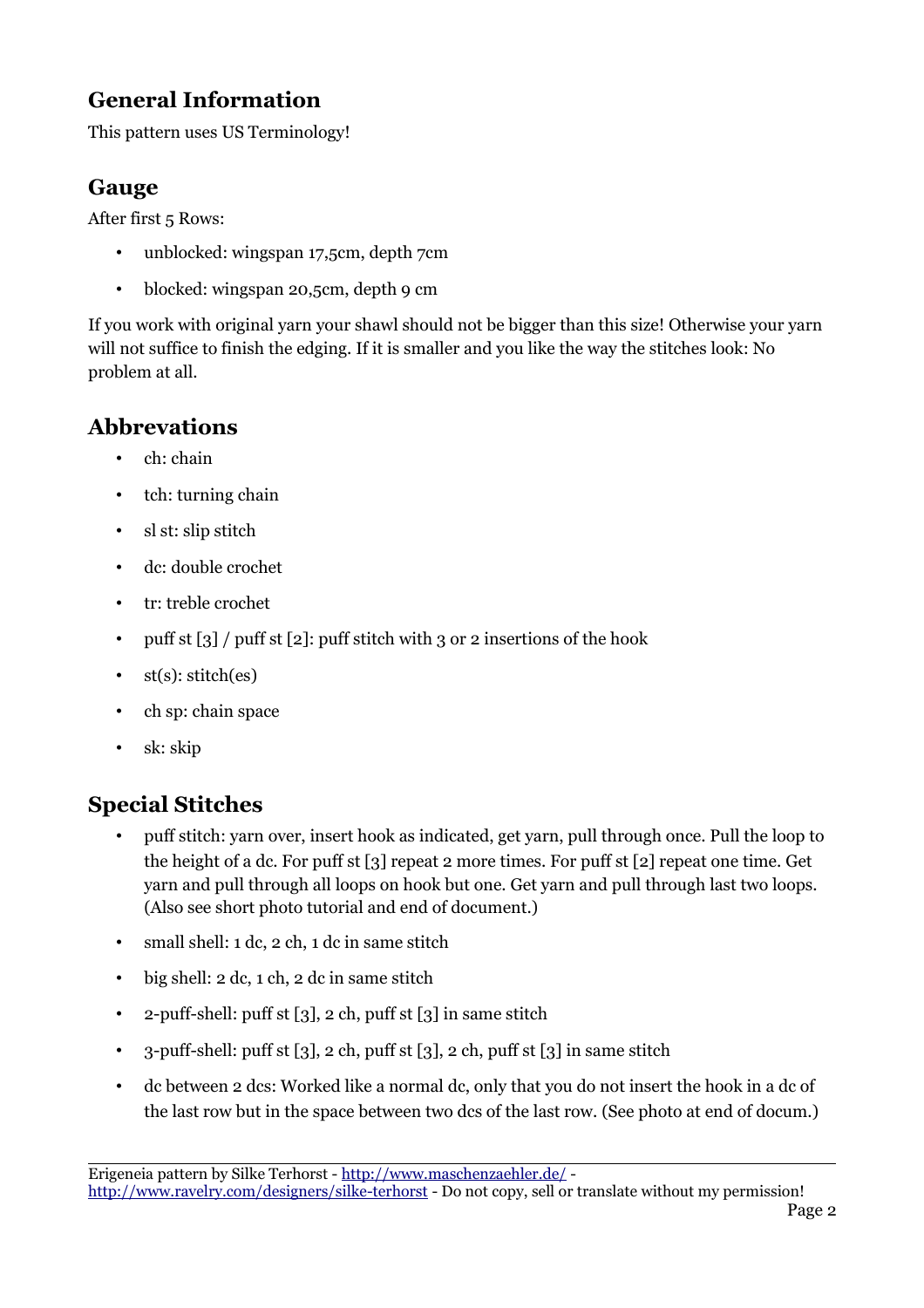#### **Instructions**

#### **Start**

- ch-4, close to ring with sl st
- Row 1: tch-4, in ring:  $5 \text{ dc}, 1 \text{ ch}, 5 \text{ dc}, 1 \text{ tr}$
- Row 2: tch-4, 2 dc in first st, 1 dc in each st until ch-1 sp at tip of shawl.  $(2 \text{ dc}, 1 \text{ ch}, 2 \text{ dc})$  in ch-1 sp. 1 dc in each st until end of row. (1 dc, 1 tr) additionally in last st.
- Row 3: tch-4, 1 dc in first stitch, 1 ch, 1 dc in next stitch. \* 1 ch, sk 1 st, 1 dc in next st \* repeat from  $*$  to  $*$  until ch-1 sp at tip of shawl. (1 ch, 1 dc, 1 ch, 1 dc, 1 ch) in ch-1 sp. 1 dc in next st. \* 1 ch, sk 1 st, 1 dc in next st \* repeat from \* to \* until end of row. (1 ch, 1 dc, 1 tr) in topmost tch.
- Row  $4 5$ : see row 2

## **Part A**

*Hint:* You will repeatedly work a small shell in the ch-1 sp of a big shell and a big shell in the ch-2 sp of a small shell. Only the beginning and end of a row and the stitches at the tip of the shawl will be worked differently in the rows.

- Row 6: tch-4, 1 ch, sk 1 st, small shell in next st. \* sk 3 sts, big shell in next st, sk 3 sts, small shell in next st \* repeat from \* to \* until tip of shawl. Sk 3 sts, (2 dc, 1 ch, 3 dc, 1 ch, 2 dc) in ch-1 sp at tip (results in 2 big shells which share the dc in the middle). \* sk 3 sts, small shell in next st, sk 3 sts, big shell in next st \* repeat from \* to \* until end of row. Sk 3 sts, small shell in next st, 1 ch, tr in topmost tch.
- Row 7: tch-3, 2 ch, 1 dc in first st (substitutes a small shell), \* big shell in ch-2 sp of small shell, small shell in ch-1 sp of big shell \* repeat from \* to \* until tip of shawl. 1 ch, 1 tr in dc at the middle of the tip (that's the dc the 2 big shells share), 1 ch. \* small shell in ch-1 sp of big shell, big shell in ch-2 sp of small shell \* repeat from \* to \* until end of row. Small shell in topmost tch.
- Row 8: tch-4, 1 ch,  $*$  big shell in ch-2 sp of small shell, small shell in ch-1 sp of big shell  $*$ repeat from  $*$  to  $*$  until tip of shawl. Big shell in ch-2 sp of small shell. (1 dc, 2 ch, 1 dc, 2 ch, 1 dc) in tr at tip (results in 2 small shells which share the dc at the middle). \* Big shell in ch-2 sp of small shell, small shell in ch-1 sp of big shell \* repeat from \* to \* until end of row. Big shell in ch-2 sp of small shell, 1 ch, tr in topmost tch.
- Row 9: tch-3, (1 dc, 1 ch, 2 dc) in first st (substitutes a big shell), \* small shell in ch-1 sp of big shell, big shell in ch-2 sp of small shell \* repeat from \* to \* until tip of shawl. 1 ch, tr in dc at tip (that's the dc the 2 small shells share), 1 ch. \* Big shell in ch-2 sp of small shell, small shell in ch-1 sp of big shell \* repeat from \* to \* until end of row. Big shell in topmost tch.

Erigeneia pattern by Silke Terhorst -<http://www.maschenzaehler.de/> <http://www.ravelry.com/designers/silke-terhorst>- Do not copy, sell or translate without my permission!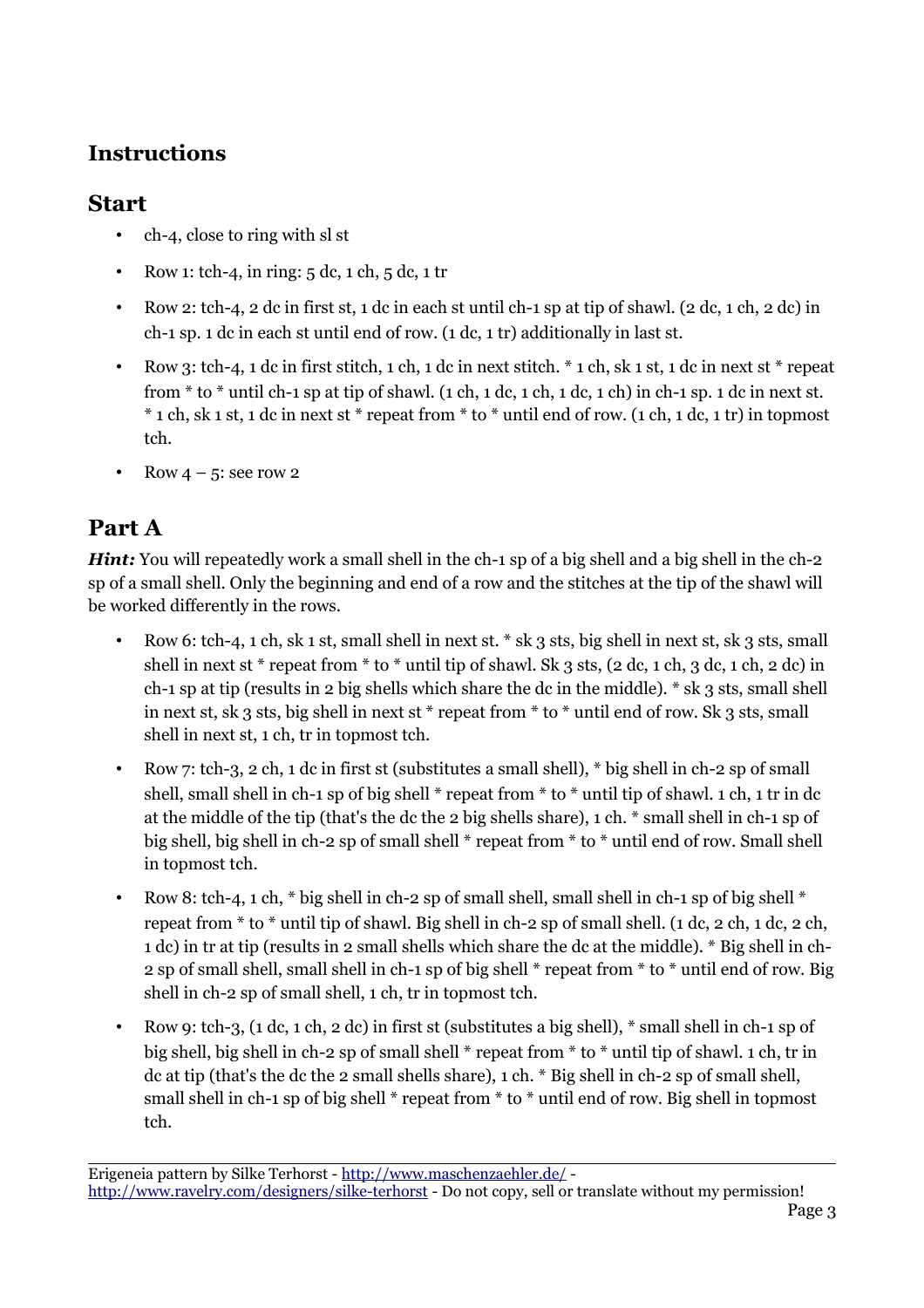- Row 10: tch-4, 1 ch,  $*$  small shell in ch-1 sp of big shell, big shell in ch-2 sp of small shell  $*$ repeat from  $*$  to  $*$  until tip of shawl. Small shell in ch-1 sp of big shell, (2 dc, 1 ch, 3 dc, 1 ch, 2 dc) in tr at tip (results in 2 big shells which share the dc at the middle), \* small shell in ch-1 sp of big shell, big shell in ch-2 sp of small shell \* repeat from \* to \* until end of row. Small shell in ch-1 sp of big shell, 1 ch, tr in topmost tch.
- Row 11: see row 7
- Row 12: see row 8

## **Part B**

- Row 13: tch-4, 2 dc in first st, 1 dc in ch-1 sp.  $*$  1 dc in each st of big shell (5 dcs in total), 3 dc in ch-2 sp of small shell \* repeat from \* to \* until tip of shawl. (2 dc, 1 ch, 2 dc) in dc at the middle of the tip (that's the dc the 2 small shells share). \* 3 dc in ch-2 sp of small shell, 1 dc in each st of big shell  $*$  repeat from  $*$  to  $*$  until end of row. 1 dc in ch-1 sp, (2 dc, 1 tr) in topmost tch.
- Row  $14 17$ : see rows  $2 5$

Repeat Part A and Part B two more times.

## **Edging**

- Row 1: tch-4, 2 ch, 7 times 1 dc in next st, \* 2 ch, sk 2 sts, puff st [3] in next st, 2 ch, sk 2 sts, 7 times 1 dc in next st \* repeat from \* to \* until tip of shawl. 2 ch, (puff st [3], 1 ch, puff st [3], 1 ch, puff st [3]) in ch-1 sp at tip. 2 ch, sk 2 sts, 7 times 1 dc in next st.  $*$  2 ch, sk 2 sts, puff st [3] in next st, 2 ch, sk 2 sts, 7 times 1 dc in next st \* repeat from \* to \* until end of row. 2 ch, tr in topmost tch.
- Row 2: tch-2, (puff st  $[2]$ , 2 ch, puff st  $[3]$ ) in first st (substitutes a 2-puff-shell), 2 ch, 6 times 1 dc between 2 dcs.  $*$  2 ch, 2-puff-shell in puff st, 2 ch, 6 times 1 dc between 2 dcs  $*$ repeat from \* to \* until tip of shawl. 3 times (2 ch, 2-puff-shell in next puff st), 2 ch, 6 times 1 dc between 2 dcs. \* 2 ch, 2-puff-shell in puff st, 2 ch, 6 times 1 dc between 2 dcs \* repeat from \* to \* until end of row. 2 ch, 2-puff-shell in topmost tch.
- Row 3: tch-4,  $*$  3 ch, 2-puff-shell in ch-2 sp of puff-shell, 3 ch, 5 times 1 dc between 2 dcs  $*$ repeat from \* to \* until tip of shawl. 3 times (3 ch, 2-puff-shell in ch-2 sp of next puff-shell), 3 ch. \* 5 times 1 dc between 2 dcs, 3 ch, 2-puff-shell in ch-2 sp of puff-shell, 3 ch \* repeat from  $*$  to  $*$  until end of row. Tr in puff st [2].
- Row 4: tch-3,  $*$  4 ch, 2-puff-shell in ch-2 sp of puff-shell, 4 ch, 4 times 1 dc between 2 dcs  $*$ repeat from \* to \* until tip of shawl. 4 ch, 3 times (2-puff-shell in ch-2 sp of next puff-shell, 3 ch), 1 ch.  $*$  4 times 1 dc between 2 dcs, 4 ch, 2-puff-shell in ch-2 sp of puff-shell, 4 ch  $*$ repeat from \* to \* until end of row. 1 dc in topmost tch.
- Row 5: tch-3, 1 dc in first sts. \* 3 ch, 3-puff-shell in ch-2 sp of puff-shell, 3 ch, 3 times 1 dc between 2 dcs \* repeat from \* to \* until tip of shawl. 3 times (3 ch, 3-puff-shell in ch-2 sp of next puff-shell), 3 ch. \* 3 times 1 dc between 2 dcs, 3 ch, 3-puff-shell in ch-2 sp of puff-shell,

Erigeneia pattern by Silke Terhorst -<http://www.maschenzaehler.de/> <http://www.ravelry.com/designers/silke-terhorst>- Do not copy, sell or translate without my permission!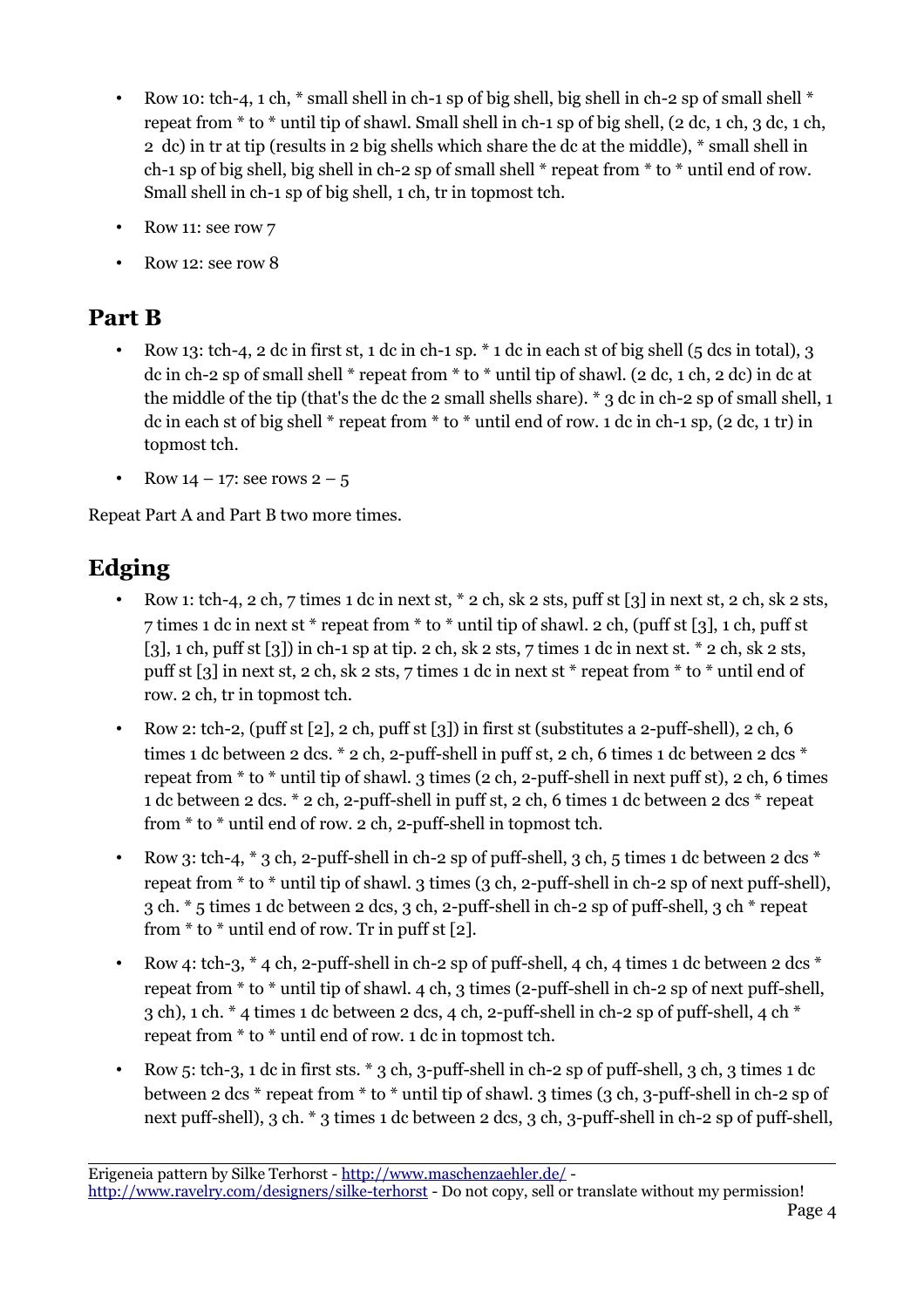3 ch \* repeat from \* to \* until end of row. 2 dc in topmost tch.

- Row 6: tch-3, 1 dc between 2 dc.  $*$  3 ch, 2-puff-shell in first ch-2sp of puff-shell, 3 ch, 2-puffshell in second ch-2 sp of puff-shell, 3 ch, 2 times 1 dc between 2 dcs  $*$  repeat from  $*$  to  $*$ until tip of shawl. 3 ch, 3 times (2-puff-shell in first ch-2 sp of next puff-shell, 3 ch, 2-puffshell in second ch-2 sp of puff-shell, 2 ch), 1 ch. \* 2 times 1 dc between 2 dc, 3 ch, 2-puffshell in first ch-2 sp of puff-shell, 3 ch, 2-puff-shell in second ch-2 sp of puff-shell, 3 ch \* repeat from \* to \* until end of row. 1 dc between 2 dcs, 1 dc in topmost tch.
- Row 7: tch-3, \* 2-puff-shell in ch-2 sp of puff-shell, 2 ch, 3-puff-shell in ch3-sp, 2 ch, 2-puffshell in ch-2 sp of puff-shell, 1 dc between 2 dcs \* repeat from \* to \* until tip of shawl. 3 times (2-puff-shell in ch2-sp of next puff-shell, 2 ch, 3-puff-shell in ch-3 sp, 2 ch, 2-puffshell in ch-2 sp of puff-shell). \* 1 dc between 2 dcs, 2-puff-shell in ch-2 sp of puff-shell, 2 ch, 3-puff-shell in ch-3 sp, 2 ch, 2-puff-shell in ch-2 sp of puff-shell \* repeat from \* to \* until end of row. 1 dc between 2 dcs.

## **Finishing**

Fasten off, sew in all ends. Block shawl.

#### **Photo tutorials**

#### **Dc between 2 dcs**



- 1. Green arrows point to space between 2 dcs. That is where you insert your hook.
- 2. Red arrows point to dcs worked into sts of the row before last row (just for comparison)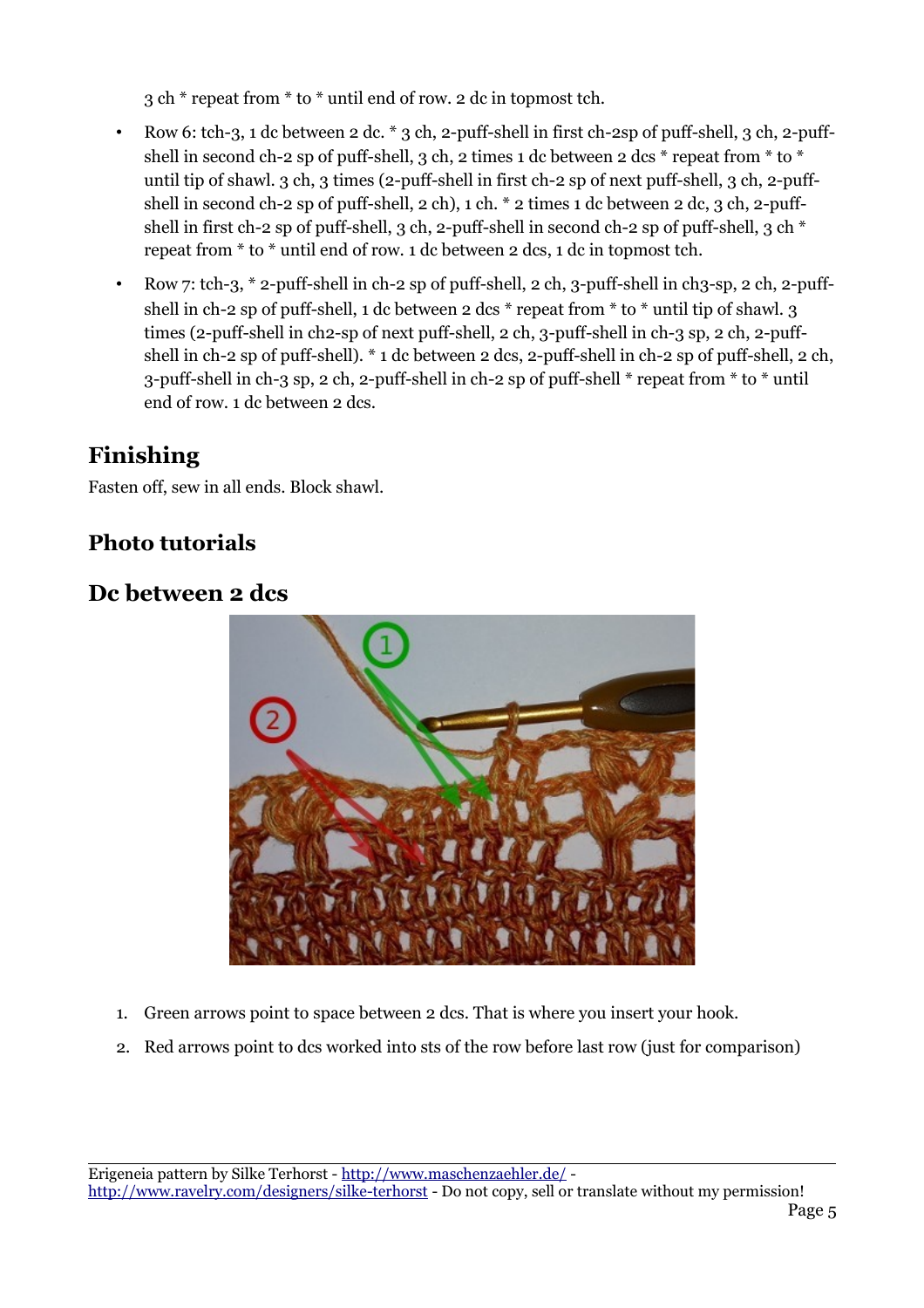## **Puff stitch**



- 1. Yarn over, insert hook, get yarn and pull through once. Pull loop to height of a dc
- 2. Repeat first step 2 more timess
- 3. Get yarn and pull through all loops on hook but one.
- 4. Get yarn and pull through last 2 loops.

#### **Crochet charts**

Erigeneia pattern by Silke Terhorst -<http://www.maschenzaehler.de/>-

<http://www.ravelry.com/designers/silke-terhorst>- Do not copy, sell or translate without my permission!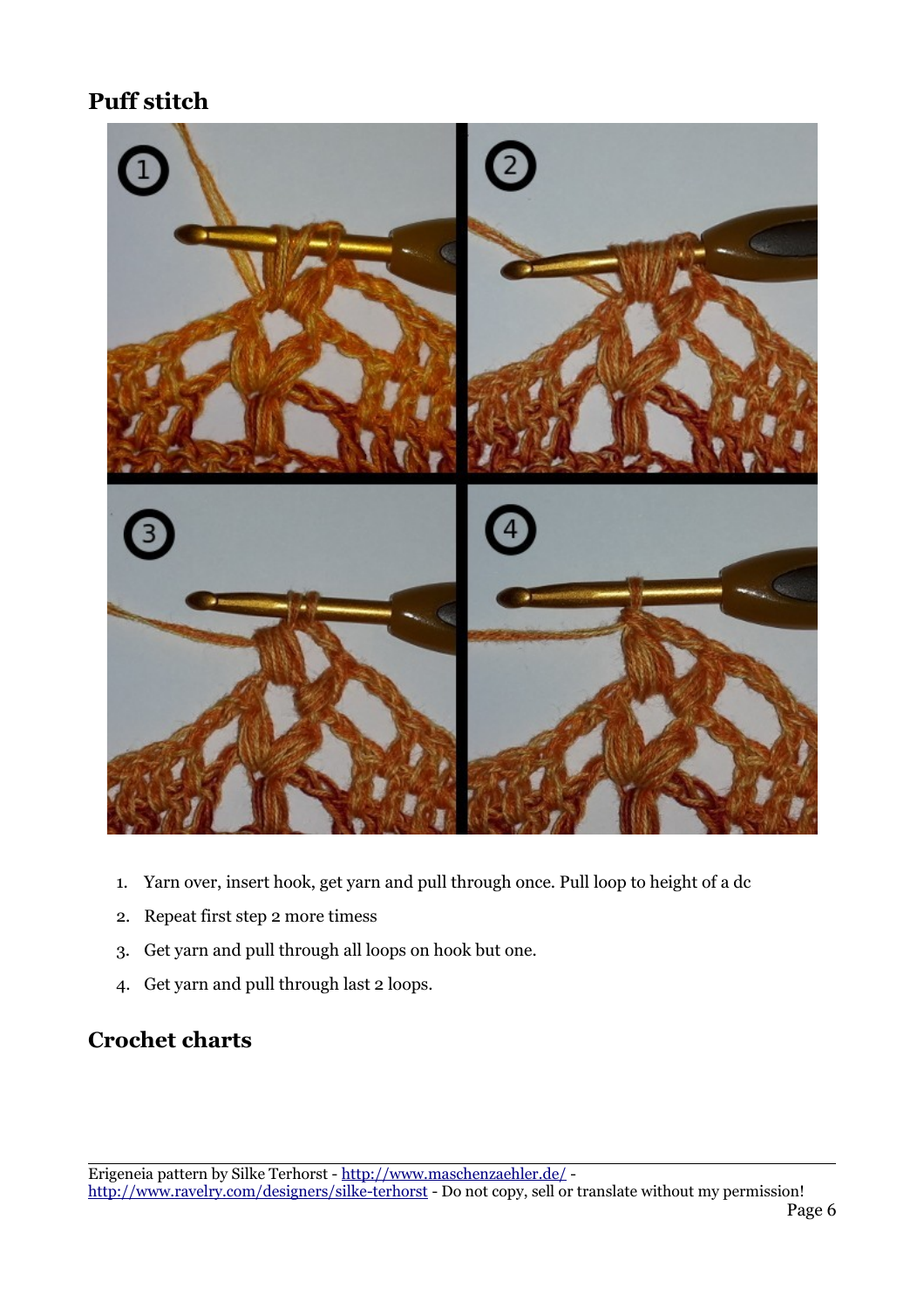